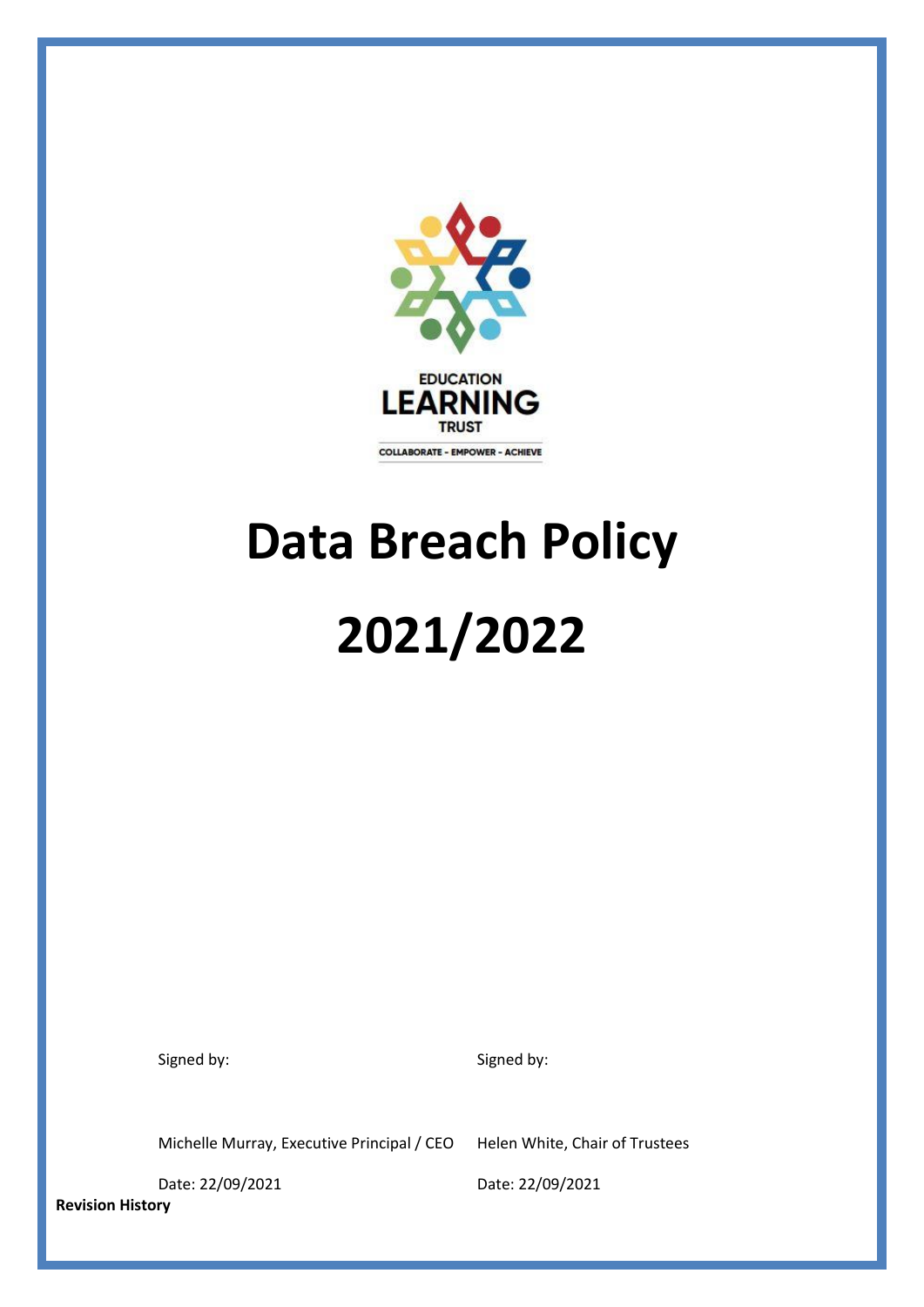

| <b>Date</b>       | <b>Document</b><br><b>Version</b> | <b>Document Revision History</b>                                                                                    | Document Author /<br><b>Reviser</b>      | <b>Document</b><br><b>Approver</b> |
|-------------------|-----------------------------------|---------------------------------------------------------------------------------------------------------------------|------------------------------------------|------------------------------------|
| 23/04/2018        | 1.0                               | Trust policy created for ratification by<br>Trust Board.                                                            | J Evans/M Murray                         | <b>Trust Board</b>                 |
| 25/09/2019        | 1.1                               | Document annual review.<br>Minor amendments and reformatting,<br>no significant changes.<br>Circulated to Academies | J Jones, SBM                             | <b>Trust Board</b><br>25/09/2019   |
| Sept 2020         | 1.2                               | Policy annual review<br>No significant changes<br>Circulated to academies 04/12/2020 &<br>AGBs.                     | J Jones, ELT Primary<br><b>SBM</b>       | <b>Trust Board</b><br>03/12/2020   |
| September<br>2021 | 1.3                               | <b>Annual Review</b><br>No changes<br>Circulated to schools 24/09/2021                                              | J Jones, HR and<br>Compliance<br>Manager | <b>Trust Board</b><br>22/09/2021   |

# **Contents**

# <span id="page-1-0"></span>**Policy Statement**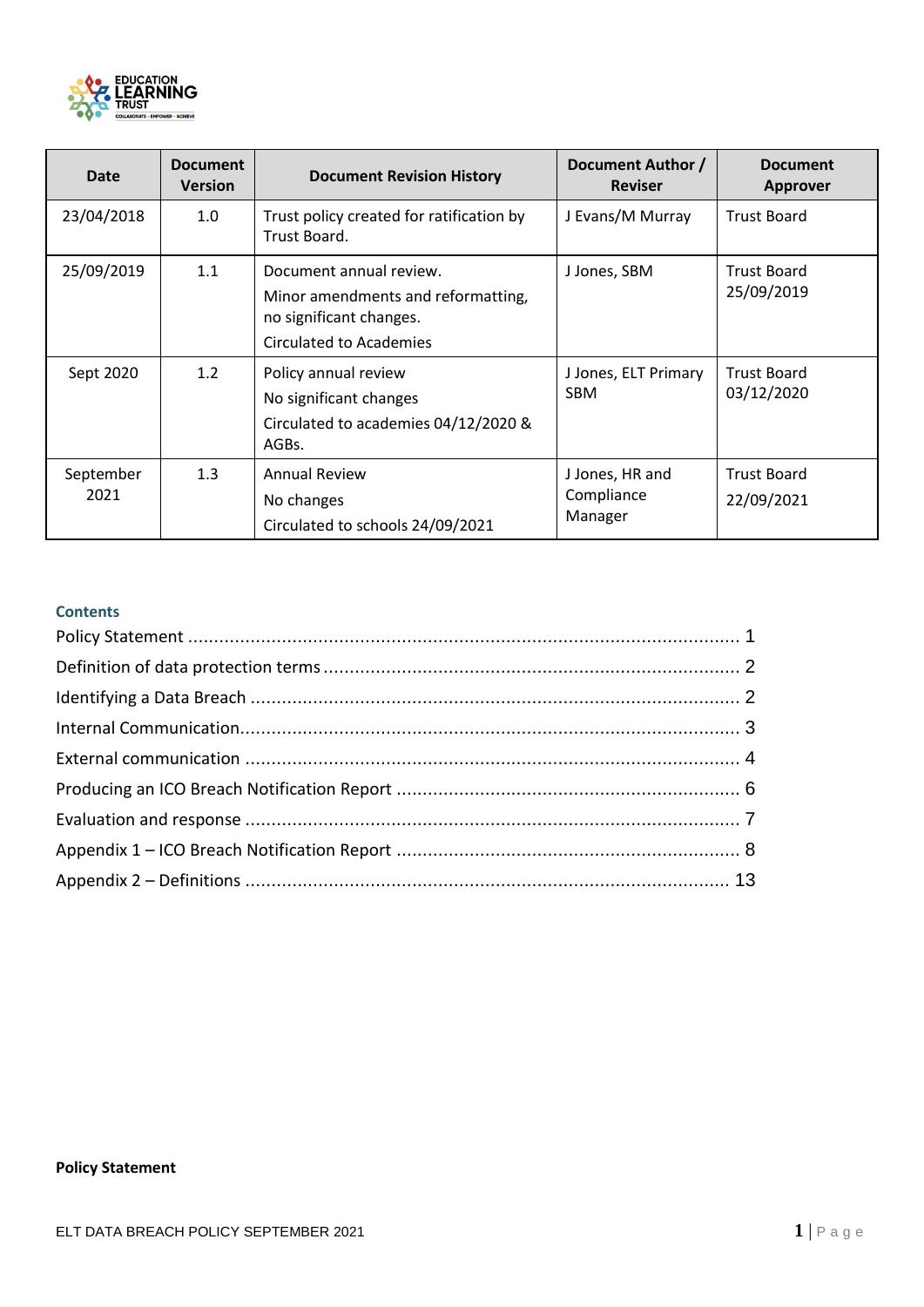

Education Learning Trust is committed to the protection of all personal data and special category personal data for which we are the data controller.

The law imposes significant fines for failing to lawfully process and safeguard personal data and failure to comply with this policy may result in those fines being applied.

All members of our workforce must comply with this policy when processing personal data on our behalf. Any breach of this policy may result in disciplinary or other action.

#### **About this policy**

This policy informs all of our workforce on dealing with a suspected or identified data security breach.

In the event of a suspected or identified breach, Education Learning Trust must take steps to minimise the impact of the breach and prevent the breach from continuing or reoccurring.

Efficient internal management of any breach is required, to ensure swift and appropriate action is taken and confidentiality is maintained as far as possible.

The Education Learning Trust must also comply with its legal and contractual requirements to notify other organisations including the Information Commissioners Office ("the ICO") and where appropriate data subjects whose personal data has been affected by the breach. This includes any communications with the press.

Failing to appropriately deal with and report data breaches can have serious consequences for the Education Learning Trust and for data subjects including:

- identity fraud, financial loss, distress or physical harm;
- reputational damage to Education Learning Trust and
- fines imposed by the ICO.

## <span id="page-2-0"></span>**Definition of data protection terms**

All defined terms in this policy are indicated in bold text, and a list of definitions is included in Appendix 2 to this policy.

## <span id="page-2-1"></span>**Identifying a Data Breach**

- a. A data breach is a breach of security leading to the accidental or unlawful destruction, loss, alteration, unauthorised disclosure of, or access to, personal data.
- b. This could be the result of a breach of cyber security, such as a hack or virus, or it could be the result of a breach of physical security such as loss or theft of a mobile device or paper records. A data breach includes loss of data and so does not have to be the result of a conscious effort of a third party to access the data. Some examples of potential data breaches are listed below:
	- Leaving a mobile device on a train;
	- Theft of a bag containing paper documents: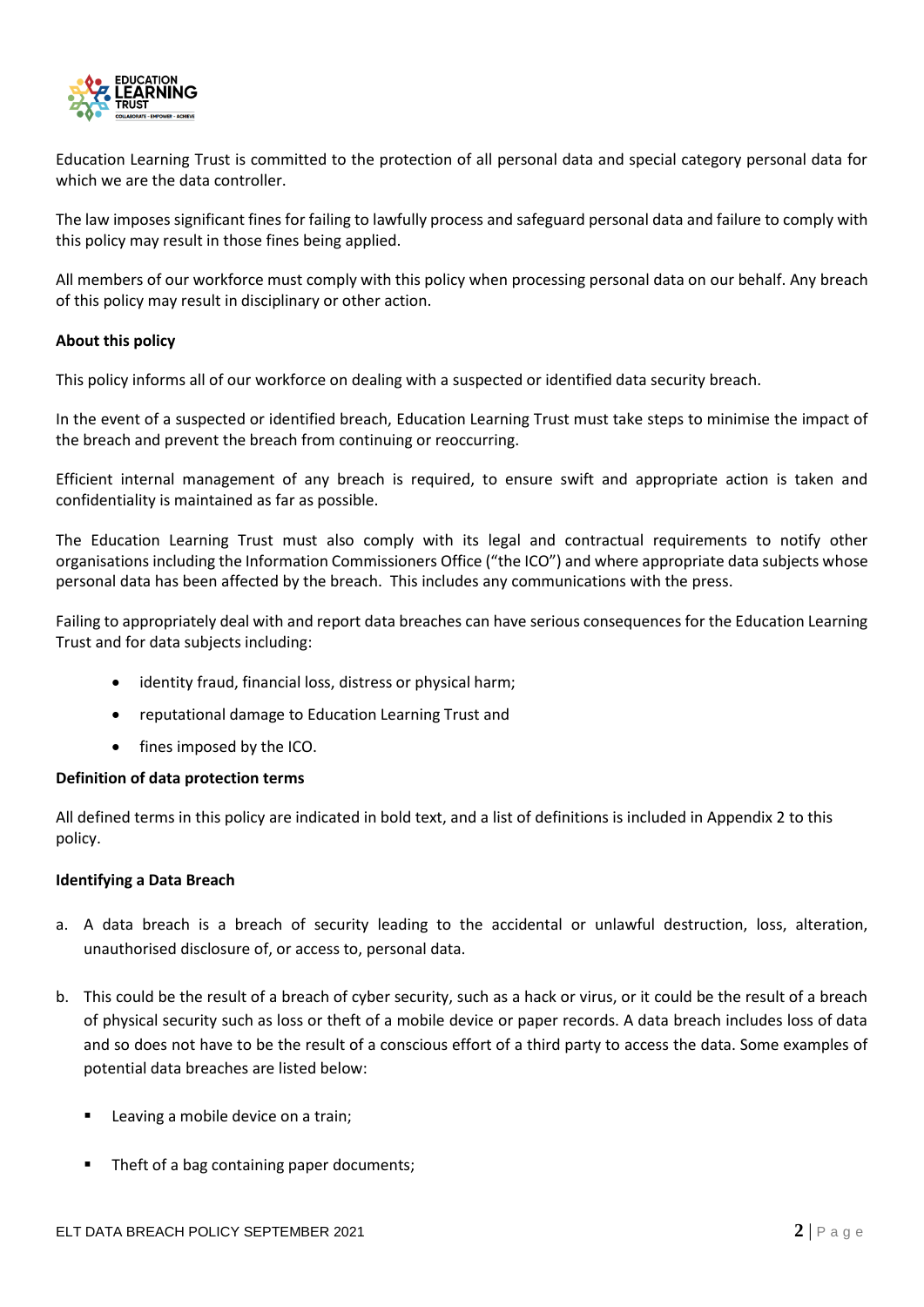

- Destruction of the only copy of a document; and
- Sending an email or attachment to the wrong recipient; and
- Using an unauthorised email address to access personal data; and
- Leaving paper documents containing personal data in a place accessible to other people.

## <span id="page-3-0"></span>**Internal Communication**

## **Reporting a data breach upon discovery**

If any member of our workforce suspects, or becomes aware, that a data breach may have occurred (either by them, another member of our workforce, a data processor, or any other individual) then they must contact the Headteacher and organise for this breach to be shared with the Data Protection Officer ("the DPO")] immediately at:

The Education Learning Trust on 0161 428 6180 and /or by email at DPO@educationlearningtrust.com

The data breach may need to be reported to the ICO, and notified to data subjects. This will depend on the risk to data subjects. The DPO must always be consulted in making a decision as to whether to report a data breach to the ICO. Initial investigations will inform as to whether the data breach should be reported.

If it is considered to be necessary to report a data breach to the ICO then the Education Learning Trust must do so within 72 hours of discovery of the breach.

The Education Learning Trust may also be contractually required to notify other organisations of the breach within a period following discovery.

It is therefore critically important that whenever a member of our workforce suspects that a data breach has occurred, this is reported internally to the DPO immediately. Members of our workforce who fail to report a suspected data breach could face disciplinary or other action.

## **Investigating a suspected data breach**

In relation to any suspected data breach the following steps must be taken as soon as possible. These do not have to be carried out as individual tasks, and the most appropriate way of dealing with any breach will depend on the nature of the breach and the information available at any time.

## **Breach minimisation**:

The first step must always be to identify how the data breach occurred, the extent of the data breach, and how this can be minimised. The focus will be on containing any data breach, and recovering any personal data. Relevant departments must be involved, such as IT, to take technical and practical steps where appropriate to minimise the breach. Appropriate measures may include:

- remote deactivation of mobile devices;
- shutting down IT systems;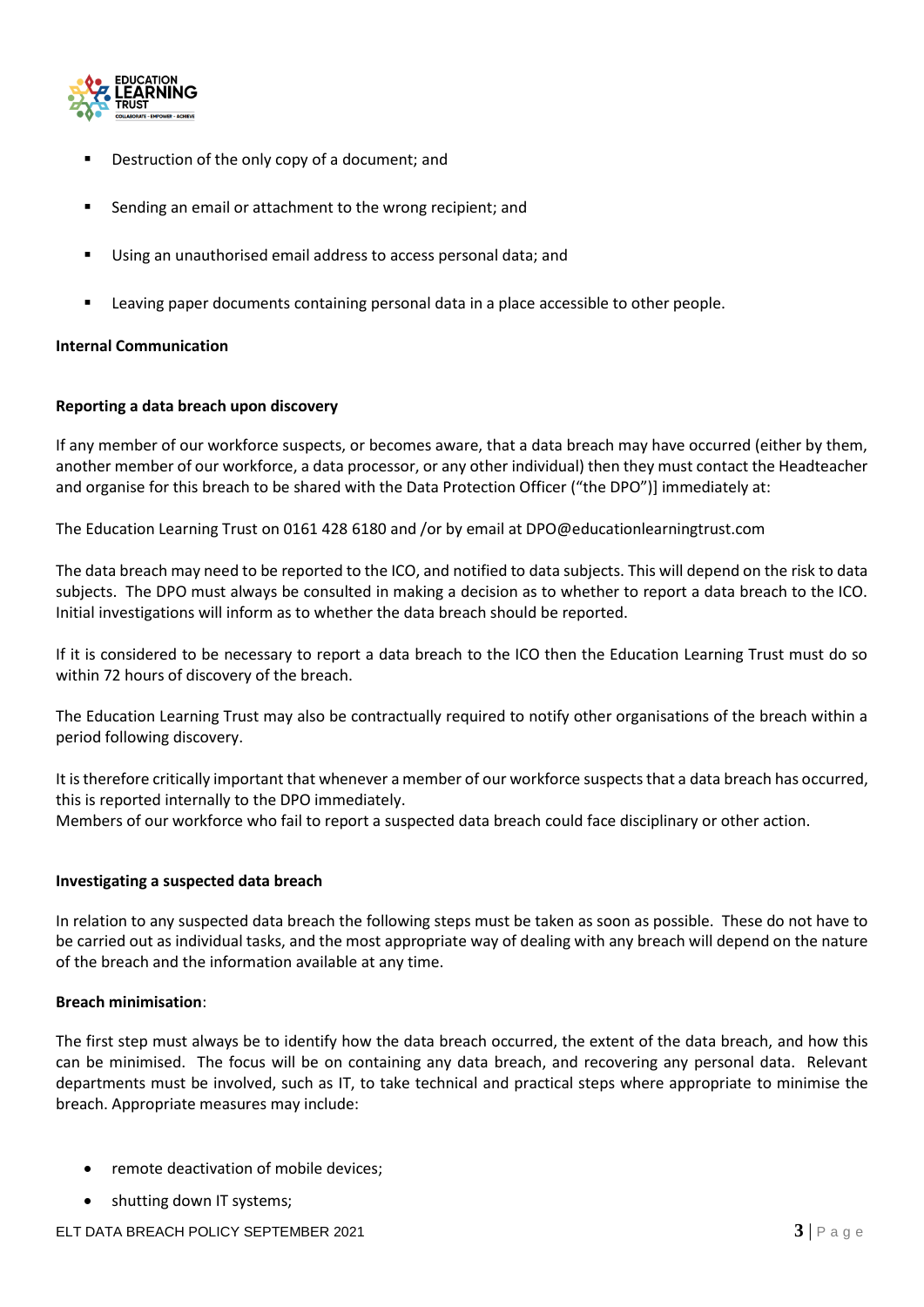

- contacting individuals to whom the information has been disclosed and asking them to delete the information; and
- recovering lost data.

## **Breach investigation**:

When the Education Learning Trust has taken appropriate steps to minimise the extent of the data breach it must commence an investigation as soon as possible to understand how and why the data breach occurred. This is critical to ensuring that a similar data breach does not occur again and to enable steps to be taken to prevent this from occurring.

Technical steps are likely to include investigating, using IT forensics where appropriate, to examine processes, networks and systems to discover:

- what data/systems were accessed;
- how the access occurred;
- how to fix vulnerabilities in the compromised processes or systems;
- how to address failings in controls or processes.

Other steps are likely to include discussing the matter with individuals involved to appreciate exactly what occurred and why, and reviewing policies and procedures.

## **Breach analysis**:

In order to determine the seriousness of a data breach and its potential impact on data subjects, and so as to inform the Education Learning Trust as to whether the data breach should be reported to the ICO and notified to data subjects, it is necessary to analyse the nature of the data breach.

Such an analysis must include:

- the type and volume of personal data which was involved in the data breach;
- whether any special category personal data was involved;
- the likelihood of the personal data being accessed by unauthorised third parties;
- the security in place in relation to the personal data, including whether it was encrypted;
- the risks of damage or distress to the data subject.

The breach notification form in appendix 1, must be completed in every case of a suspected breach, and retained securely, whether or not a decision is ultimately made to report the data breach. This will act as evidence as to the considerations of the Education Learning Trust in deciding whether or not to report the breach.

## <span id="page-4-0"></span>**External communication**

All external communication is to be managed and overseen by the DPO and/headteacher.

#### **Law Enforcement**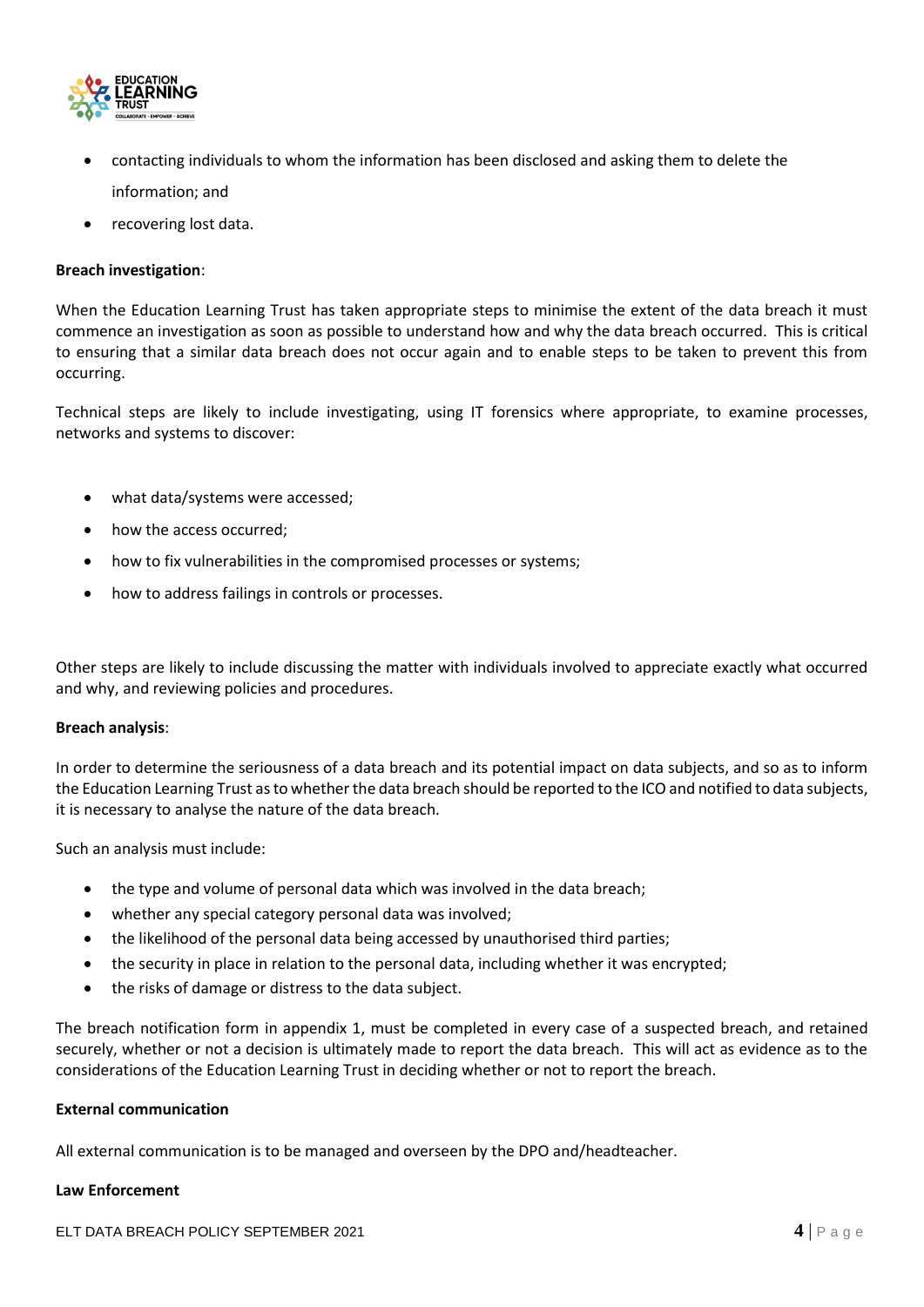

The DPO and/or headteacher will assess whether the data breach incident requires reporting to any law

enforcement agency, including the police. This will be informed by the investigation and analysis of the data breach,

as set out above.

DPO and/or headteacher shall coordinate communications with any law enforcement agency.

## **Other organisations**

If the data breach involves personal data which we process on behalf of other organisations then we may be contractually required to notify them of the data breach.

The Education Learning Trust will identify as part of its investigation of the data breach whether or not this is the case and any steps that must be taken as a result.

## **Information Commissioner's Office**

Education Learning Trust is the data controller in relation to the personal data involved in the data breach, which will be the position in most cases, then the Education Learning Trust has 72 hours to notify the ICO if the data breach is determined to be notifiable.

A data breach is notifiable unless it is unlikely to result in a risk to the rights and freedoms of any individual. The DPO will make an assessment of the data breach against the following criteria taking into account the facts and circumstances in each instance:

- the type and volume of personal data which was involved in the data breach;
- whether any special category personal data was involved;
- the likelihood of the personal data being accessed by unauthorised third parties;
- the security in place in relation to the personal data, including whether it was encrypted;
- the risks of damage or distress to the data subject.

If a notification to the ICO is required then see section below on producing a breach notification report to the ICO.

## **Other supervisory authorities**

If the data breach occurred in another country or involves data relating to data subjects from different countries then the DPO will assess whether notification is required to be made to supervisory authorities in those countries.

#### **Data subjects**

When the data breach is likely to result in a high risk to the rights and freedoms of the data subjects then the data subject must be notified without undue delay. This will be informed by the investigation of the breach by the Education Learning Trust.

The communication will be coordinated by the DPO and will include at least the following information:

**ELT DATA BREACH POLICY SEPTEMBER 2021 5** | P a g e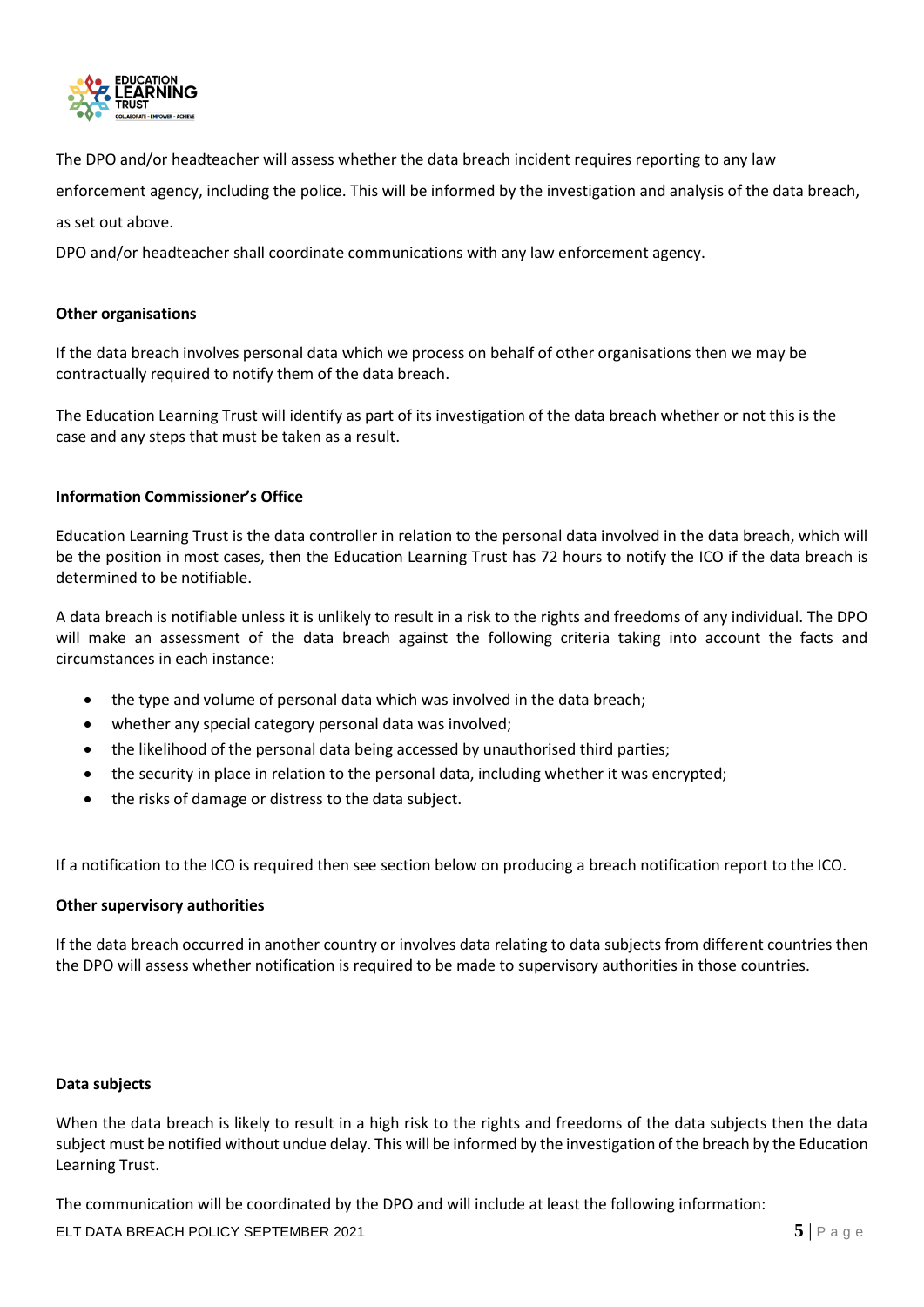

- a description in clear and plain language of the nature of the data breach;
- the name and contact details of the DPO;
- the likely consequences of the data breach;
- the measures taken or proposed to be taken by Education Learning Trust to address the data breach including, where appropriate, measures to mitigate its possible adverse effects.

There is no legal requirement to notify any individual if any of the following conditions are met:

- appropriate technical and organisational protection measures had been implemented and were applied to the data affected by the data breach, in particular, measures which render the data unintelligible to unauthorised persons (e.g. encryption);
- measures have been taken following the breach which ensure that the high risk to the rights and freedoms of the data subject is no longer likely to materialise;
- it would involve disproportionate effort to contact individuals. In which case a public communication or similar equally effective measure of communication to the data subjects shall be issued.
- For any data breach, the ICO may mandate that communication is issued to data subjects, in which case such communication must be issued.

## **Press**

Staff shall not communicate directly with the press and shall treat all potential data breaches as confidential unless otherwise instructed in writing by the DPO.

All press enquiries shall be directed to the CEO/Headteacher.

## <span id="page-6-0"></span>**Producing an ICO Breach Notification Report**

All members of our workforce are responsible for sharing all information relating to a data breach with the DPO, which will enable a Breach Notification Report Form to be completed.

When completing the attached Breach Notification Report Form all mandatory (\*) fields must completed, and as much detail as possible should be provided.

The DPO may require individuals involved in relation to a data breach to each complete relevant parts of the Breach Notification Form as part of the investigation into the data breach.

If any member of our workforce is unable to provide information when requested by the DPO then this should be clearly reflected in the Breach Notification Form together with an indication as to if and when such information may be available.

In the wake of a data protection breach, swift containment and recovery of the situation is vital. Every effort should be taken to minimise the potential impact on affected individuals, and details of the steps taken to achieve this should be included in this form.

The ICO requires that the Education Learning Trust send the completed Breach Notification Form to casework@ico.org.uk, with 'DPA breach notification form' in the subject field, or by post to: The Information Commissioner's Office, Wycliffe House, Water Lane, Wilmslow, Cheshire SK9 5AF.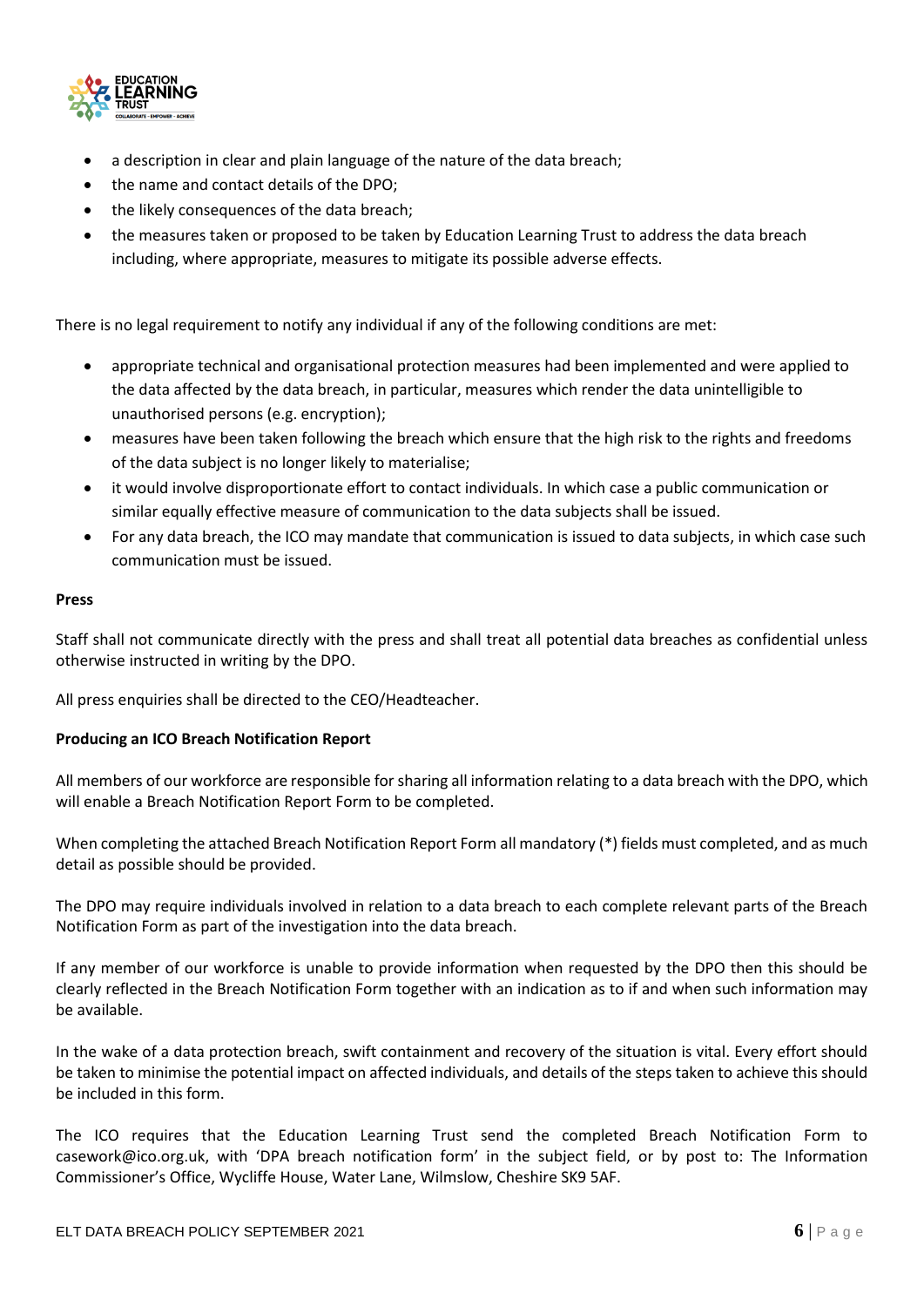

## <span id="page-7-0"></span>**Evaluation and response**

Reporting is not the final step in relation to a data breach. The Education Learning Trust will seek to learn from any data breach.

Therefore, following any breach an analysis will be conducted as to any steps that are required to prevent a breach occurring again. This might involve a step as simple as emailing all relevant members of our workforce to reinforce good practice, or providing additional training, or may in more serious cases require new technical systems and processes and procedures to be put in place.

#### **This document will be reviewed annually.**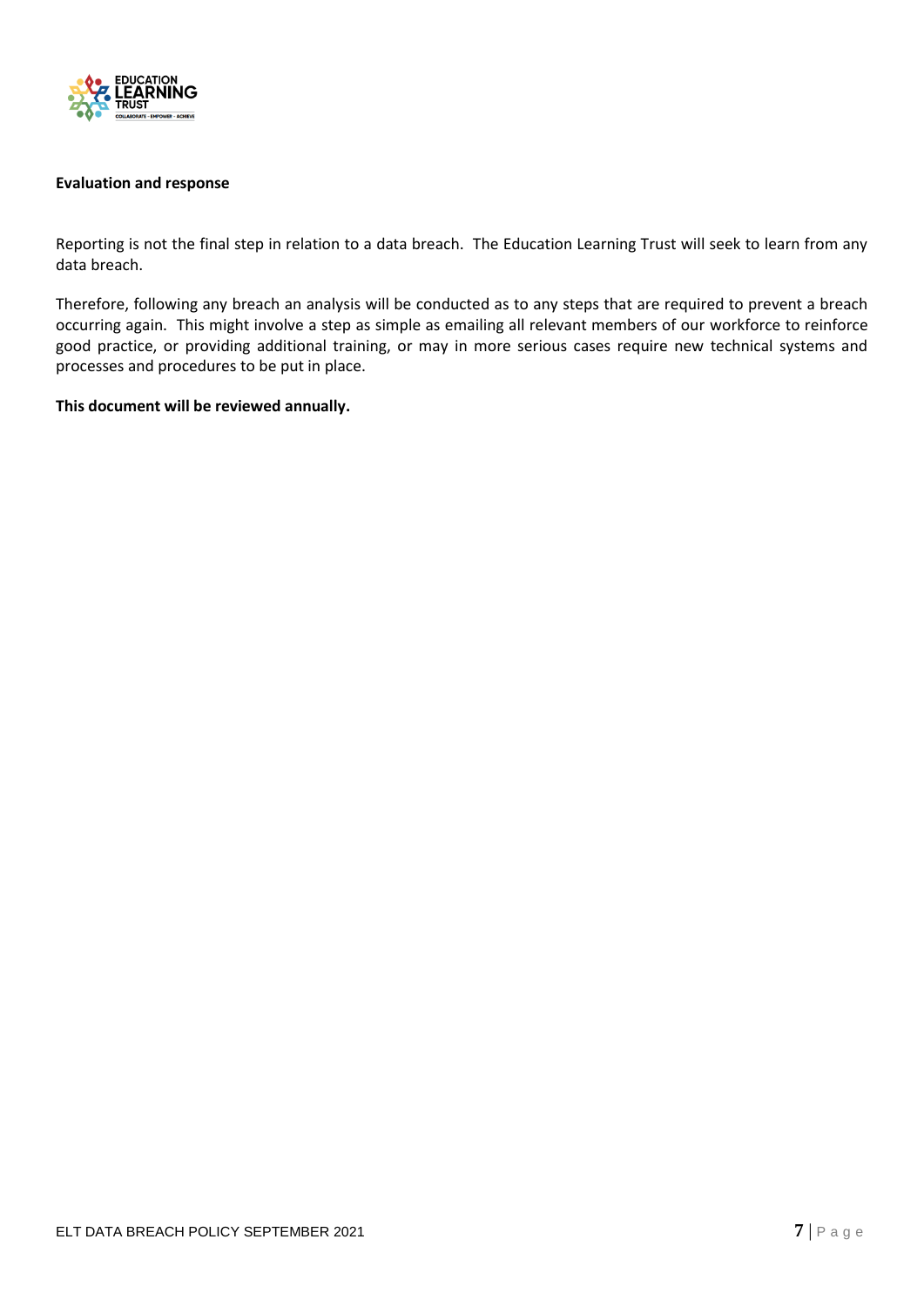

# <span id="page-8-0"></span>**Appendix 1 – ICO Breach Notification Report**

# **1. Organisation Details**

| Name of Organisation           |  |
|--------------------------------|--|
| Data controller's registration |  |
| number (if applicable).        |  |
| <b>DPO</b>                     |  |
| <b>Contact Details</b>         |  |
|                                |  |

## **2. Details of the data protection breach**

Set out the details of the breach and ensure that all mandatory (\*) fields are completed.

| (a) | * Please describe the incident in as much detail as possible.                                        |
|-----|------------------------------------------------------------------------------------------------------|
|     |                                                                                                      |
| (b) | * When did the incident happen?                                                                      |
|     |                                                                                                      |
| (c) | * How did the incident happen?                                                                       |
|     |                                                                                                      |
| (d) | If there has been a delay in reporting the incident to the ICO please explain your reasons for this. |
|     |                                                                                                      |
|     |                                                                                                      |
| (e) | What measures did the organisation have in place to prevent an incident of this nature occurring?    |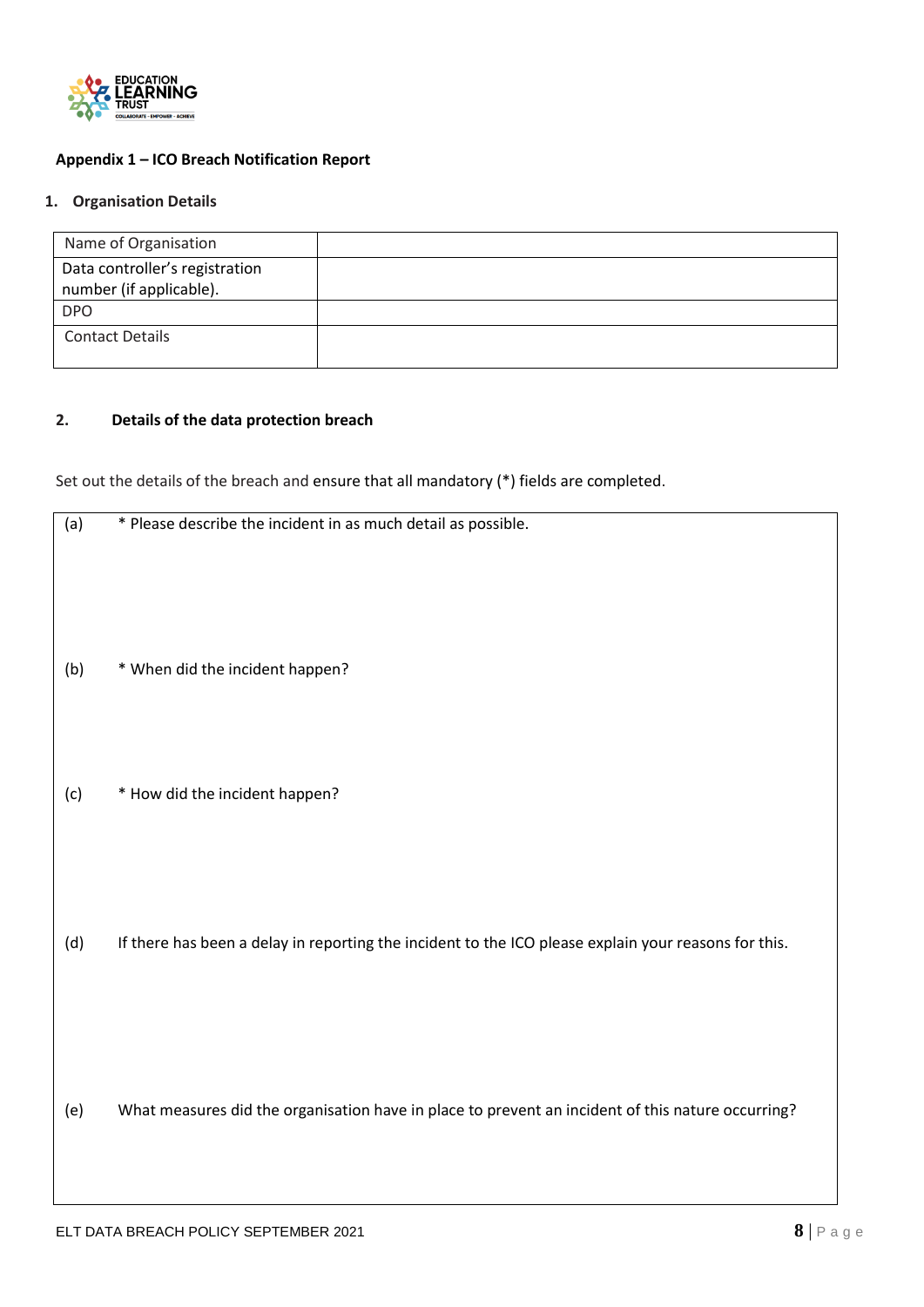

(f) Please provide extracts of any policies and procedures considered relevant to this incident, and explain which of these were in existence at the time this incident occurred. Please provide the dates on which they were implemented.

# **3. Details of the Personal Data placed at risk**

Set out the details of the personal data placed at risk as a result of the breach and ensure that all mandatory (\*) fields are completed.

(a) \* What personal data has been placed at risk? Please specify if any financial or special category (sensitive) personal data has been affected and provide details of the extent.

(b) \* How many individuals have been affected?

(c) \* Are the affected individuals aware that the incident has occurred?

(d) \* What are the potential consequences and adverse effects on those individuals?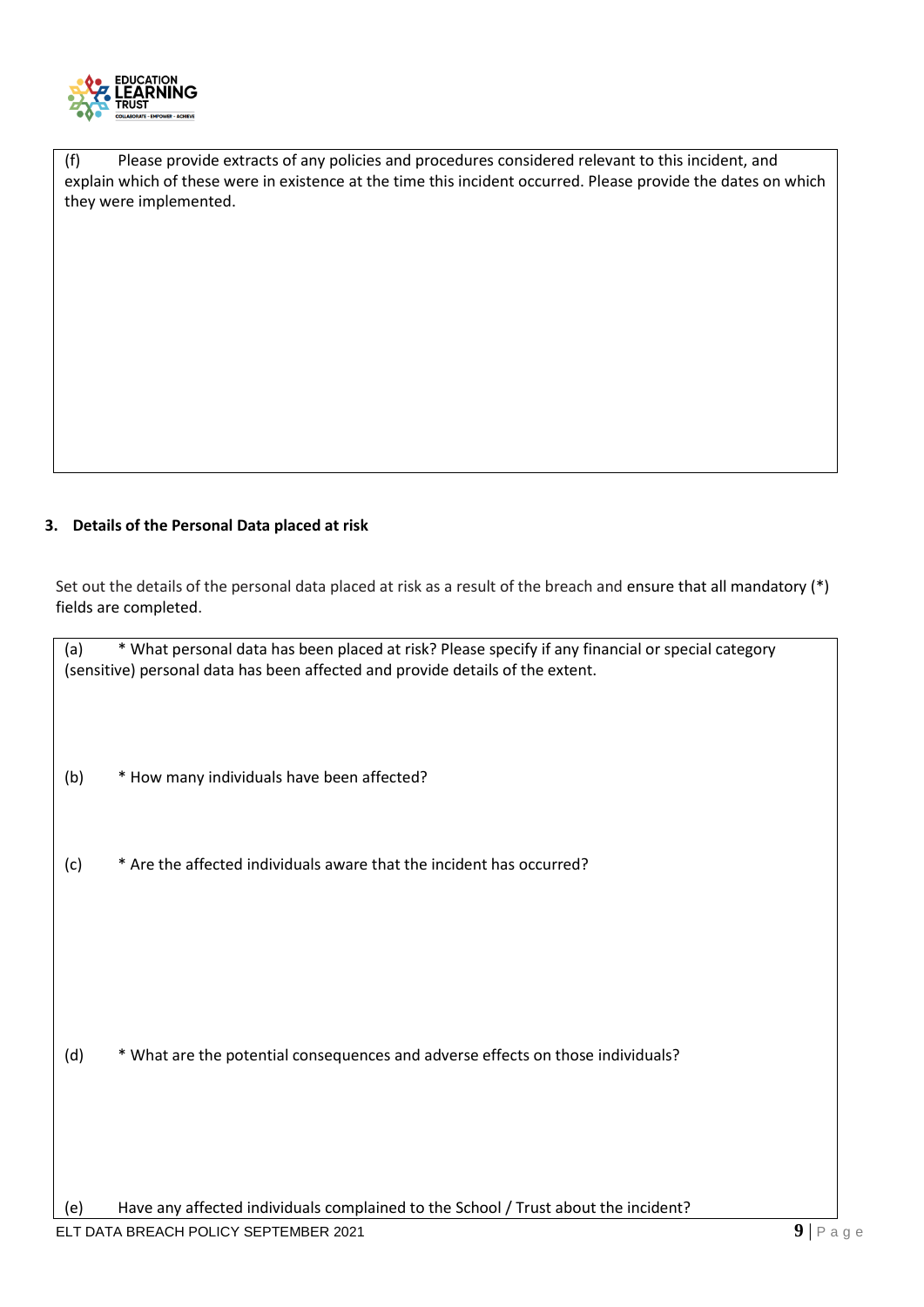

## **4. Containment and recovery**

Set out the details of any steps the School / Trust has taken to contain the breach and/or to recover the personal data and ensure that all mandatory (\*) fields are completed.

| (a)              | * Has the [Trust/Academy/School] taken any action to minimise/mitigate the effect on the affected<br>individuals? If so, please provide details. |
|------------------|--------------------------------------------------------------------------------------------------------------------------------------------------|
| (b)<br>occurred. | * Has the data placed at risk now been recovered? If so, please provide details of how and when this                                             |
| (c)              | What steps has the [Trust/Academy/School] taken to prevent a recurrence of this incident?                                                        |

## **5. Training and guidance**

Set out the details of any steps the [Trust/Academy/School] has taken to contain the breach and/or to recover the personal data and ensure that all mandatory (\*) fields are completed.

| As the data controller, does the [Trust/Academy/School] provide its staff with training on the<br>(a)<br>requirements of Data Protection Legislation? If so, please provide any extracts relevant to this incident here. |
|--------------------------------------------------------------------------------------------------------------------------------------------------------------------------------------------------------------------------|
| (b)<br>Please confirm if training is mandatory for all staff. Had the staff members involved in this incident<br>received training and if so when?                                                                       |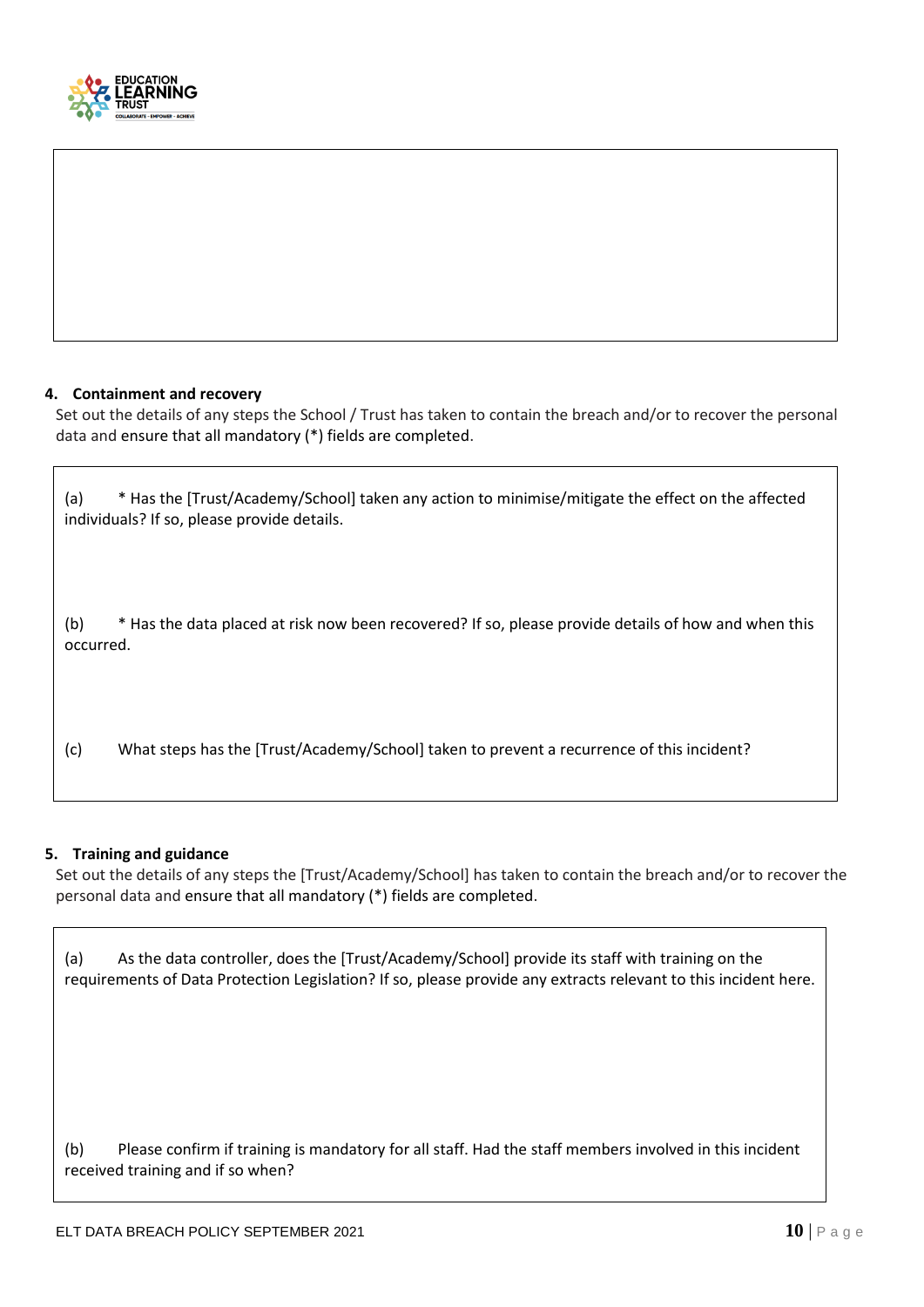

(c) As the data controller, does the [Trust/Academy/School] provide any detailed guidance to staff on the handling of personal data in relation to the incident you are reporting? If so, please provide any extracts relevant to this incident here.

## **6. Previous contact with the ICO**

(a) \* Have you reported any previous incidents to the ICO in the last two years?

YES / NO

(b) If the answer to the above question is yes, please provide: brief details, the date on which the matter was reported and, where known, the ICO reference number.

## **7. Miscellaneous**

(a) Have you notified any other (overseas) data protection authorities about this incident? If so, please provide details.

(b) Have you informed the Police about this incident? If so, please provide further details and specify the Force concerned.

(c) Have you informed any other regulatory bodies about this incident? If so, please provide details.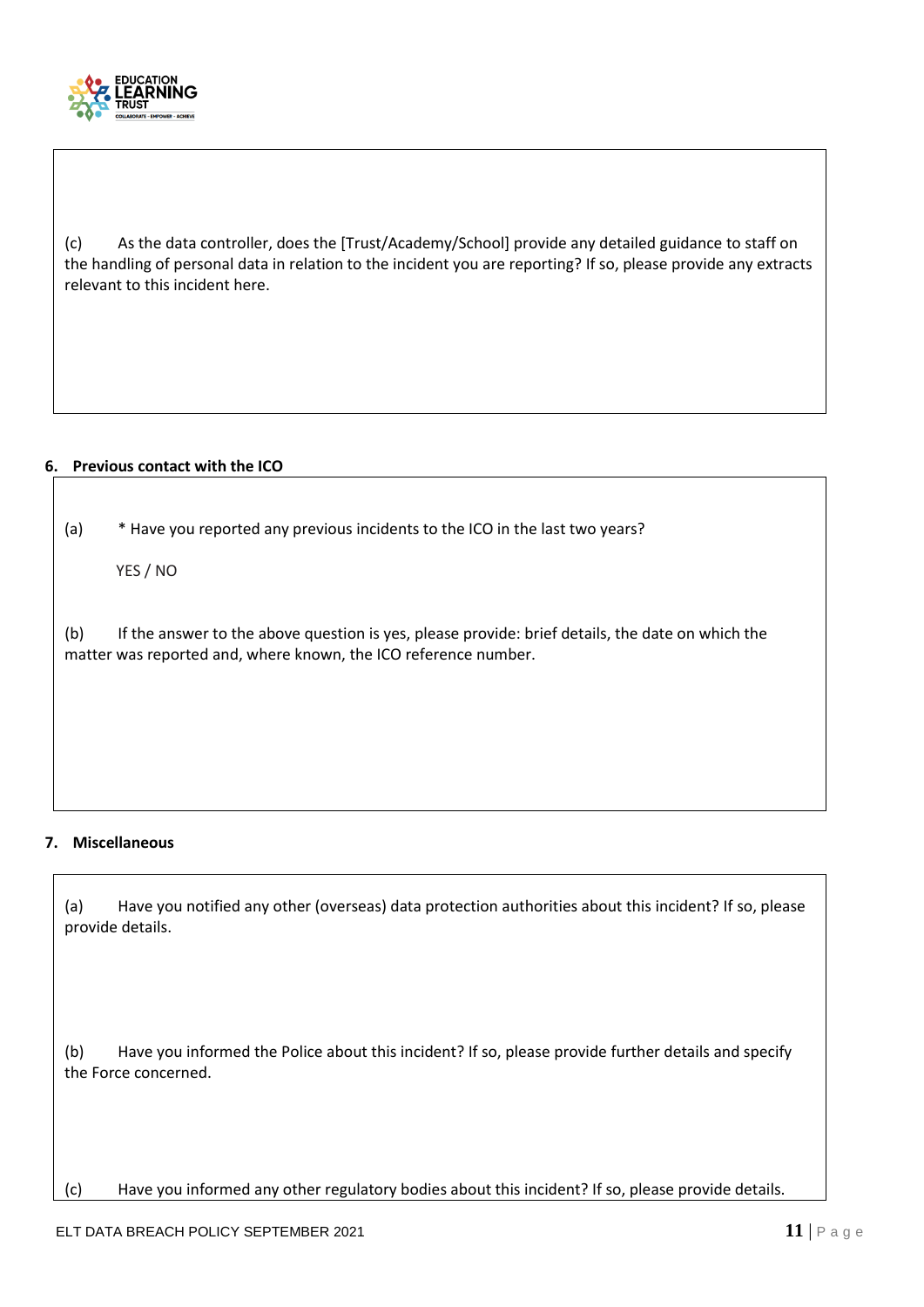

(d) Has there been any media coverage of the incident? If so, please provide details of this.

This form was completed on behalf of Education Learning Trust by:

| Name          |  |
|---------------|--|
| Role          |  |
| Date and Time |  |